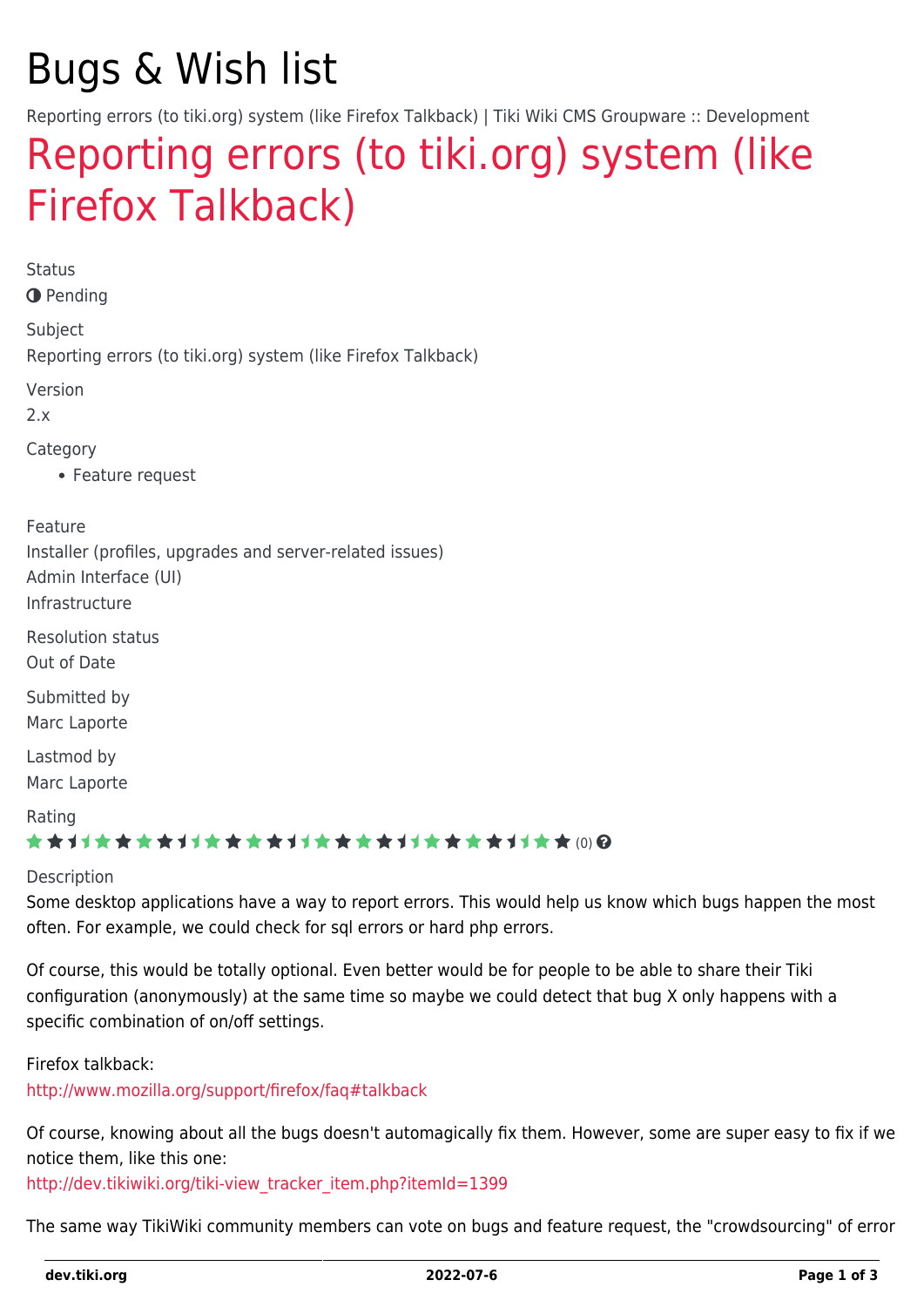reporting will make it easier to distinguish the most common issues. It would also be a hint that some very rarely reported issues are probably related to a rare server configuration.

The same way I invest to address the most voted on features/bugs, I would do the same here. Specifically, I would like to see reports of the top-10 Postgres-related errors. I am sure these are easy to fix and could make TikiWiki more useful to Postgres users. I would like to use Tiki on Postgres eventually.

#### <http://yro.slashdot.org/article.pl?sid=09/01/24/1938224>

Importance 5 Easy to solve? 3 Priority 15 Demonstrate Bug (Tiki 19+) Please demonstrate your bug on show2.tikiwiki.org Version: trunk ▼ [Create show2.tikiwiki.org instance](#page--1-0) Ticket ID 1416 Created Monday 26 November, 2007 15:15:17 GMT-0000 by Unknown LastModif

Sunday 31 October, 2021 08:37:28 GMT-0000

## Comments



[Marc Laporte](https://dev.tiki.org/user11197) 18 Aug 12 07:56 GMT-0000

<http://tortoisesvn.net/crashhandler.html> <http://www.crash-server.com/>



### [Bernard Sfez / Tiki Specialist](https://dev.tiki.org/user11581) 31 Oct 21 08:39 GMT-0000

As perTiki23, and thanks to generous contributors ;-), Tiki reports and monitors error has tremendously evolved.

Would it make sense you retest or reformulate your request in regards of what is capable the last versions ?